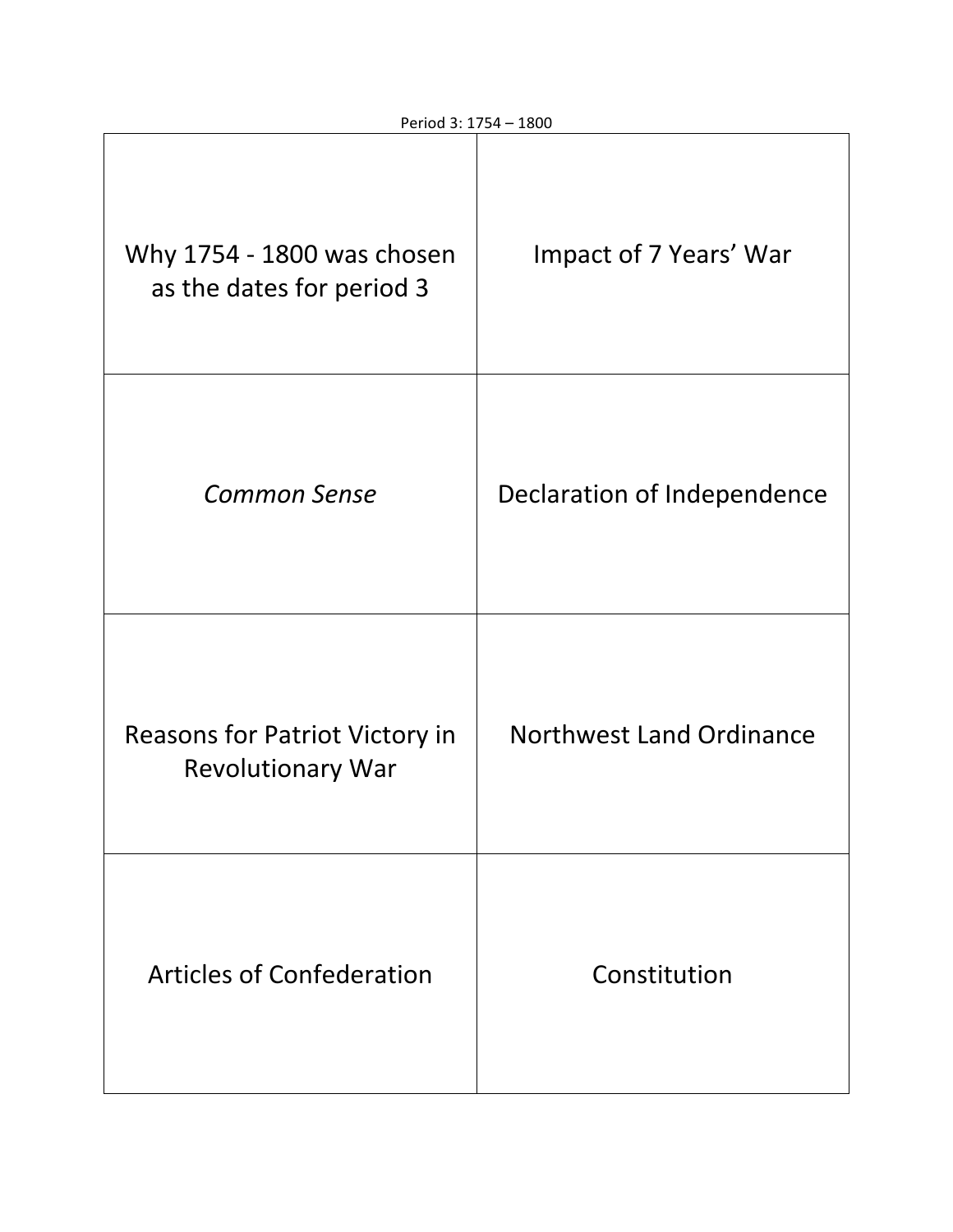| France was removed from<br>North America; Great Britain<br>was in massive debt, began to<br>consolidate control over<br>colonies – taxes; many<br>colonists resisted | This time period represents<br>the end of the 7 Years' War<br>through the first two<br>presidential administrations<br>(Washington and Adams)                                                         |
|----------------------------------------------------------------------------------------------------------------------------------------------------------------------|-------------------------------------------------------------------------------------------------------------------------------------------------------------------------------------------------------|
| Inspired by Common Sense                                                                                                                                             | Written by T-Paine, and                                                                                                                                                                               |
| and Enlightenment ideals;                                                                                                                                            | Enlightenment thinker. Urged                                                                                                                                                                          |
| inspired France and countries                                                                                                                                        | that it was "Common Sense"                                                                                                                                                                            |
| in Latin America to experience                                                                                                                                       | that colonies should break                                                                                                                                                                            |
| revolutions                                                                                                                                                          | away from Great Britain                                                                                                                                                                               |
| Passed under Articles -<br>banned slavery in NW territory<br>(OH, MI, IN, etc.); created a<br>process for admitting new<br>states (60,000 inhabitants)               | Colonists' familiarity with the<br>land; political and military<br>leadership (Washington);<br>ideological commitment<br>(Natural Rights); Support from<br>European Allies (France after<br>Saratoga) |
| Replaced the Articles – series                                                                                                                                       | First governing document of                                                                                                                                                                           |
| of compromises (Great, 3/5,                                                                                                                                          | US – created a WEAK central                                                                                                                                                                           |
| Slave Trade); provided limits                                                                                                                                        | government; issues with trade                                                                                                                                                                         |
| on federal power (separation                                                                                                                                         | – different currencies in each                                                                                                                                                                        |
| of powers); did not address                                                                                                                                          | state, tariffs on goods traded                                                                                                                                                                        |
| problems of slavery                                                                                                                                                  | between states                                                                                                                                                                                        |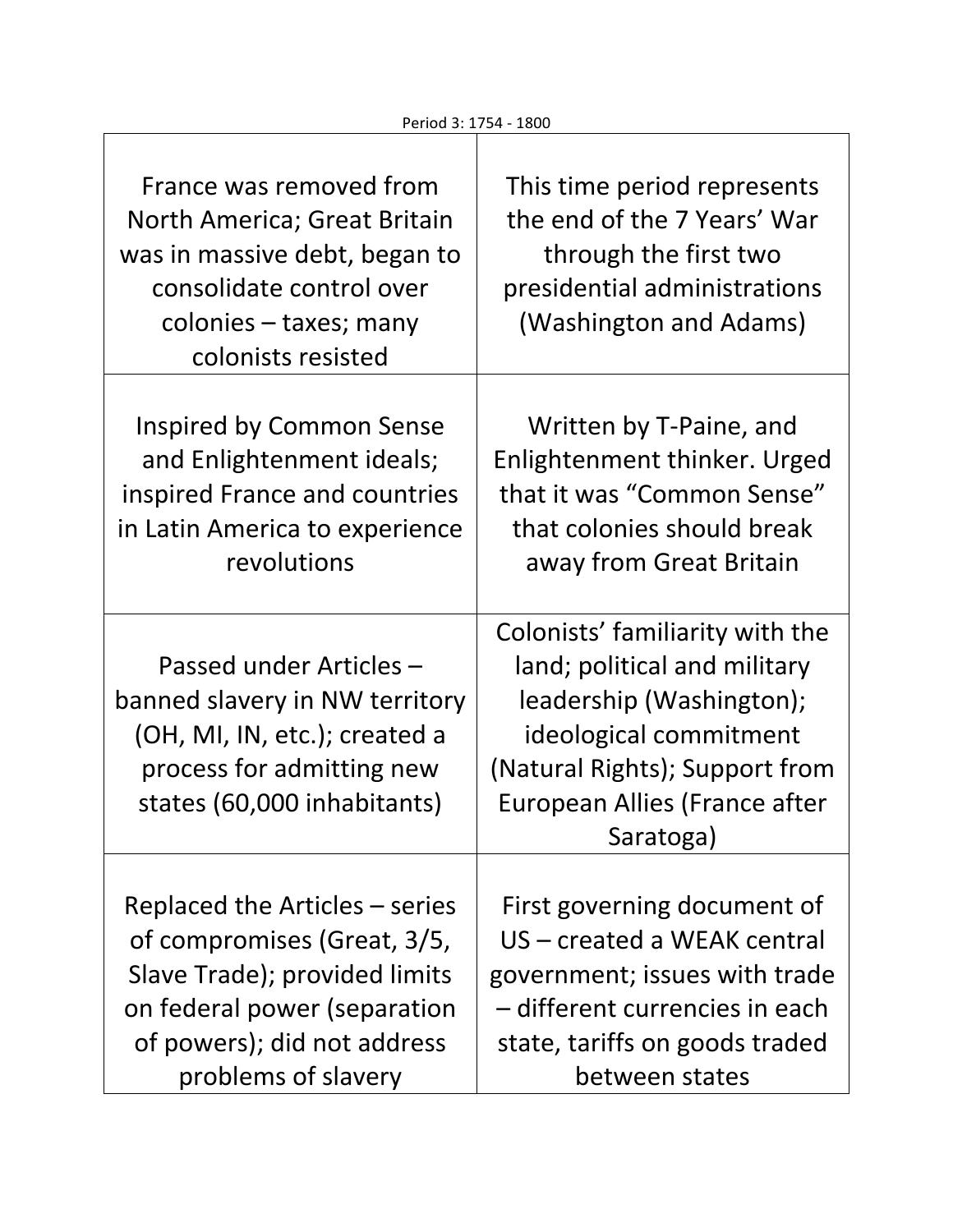| <b>Washington's Farewell</b><br><b>Address</b> | <b>Republican Motherhood</b>                 |
|------------------------------------------------|----------------------------------------------|
| <b>Bill of Rights</b>                          | White-Indian Conflicts after 7<br>Years' War |